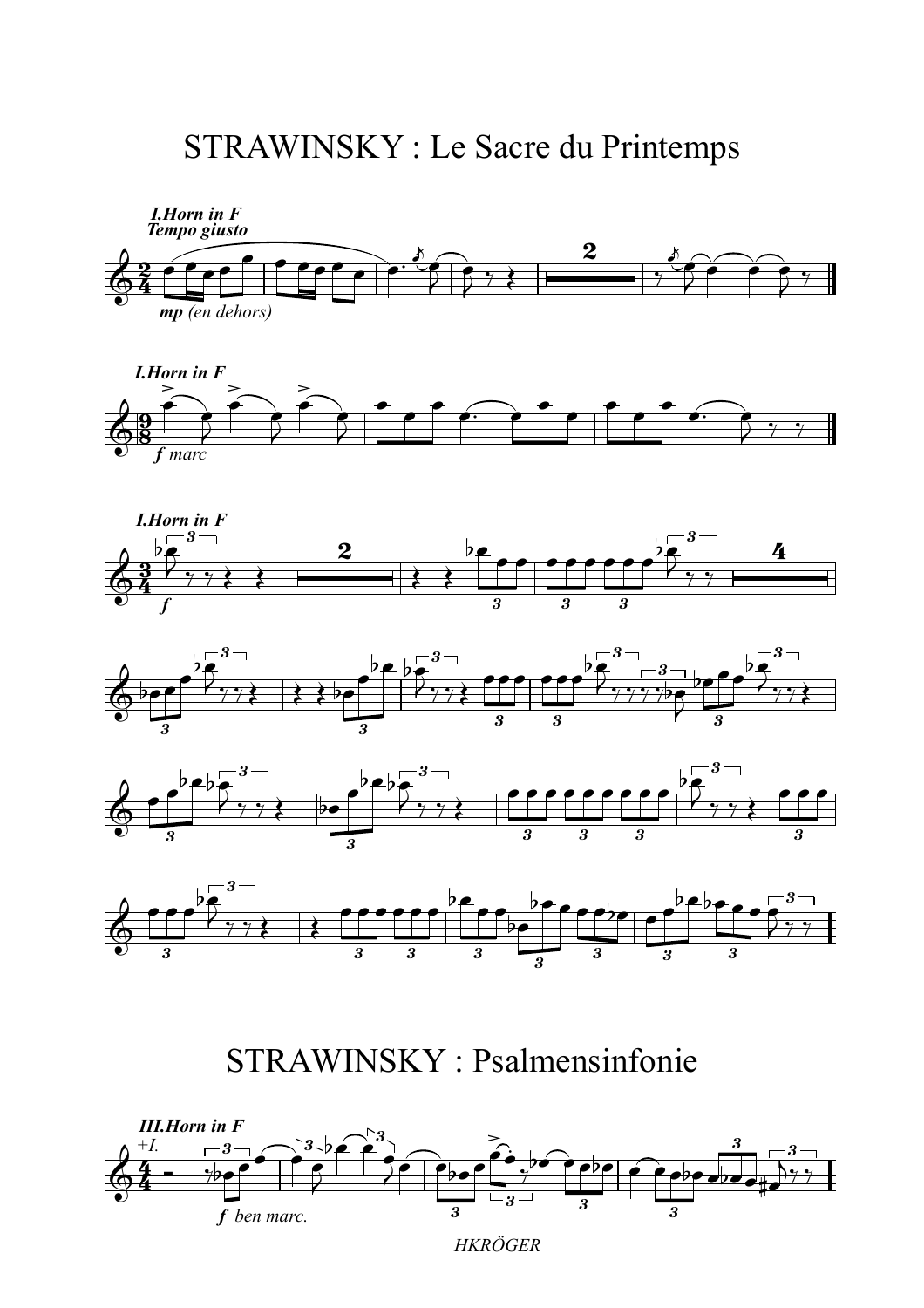STRAWINSKY : Petrouchka



STRAWINSKY : Der Kuss der Fee